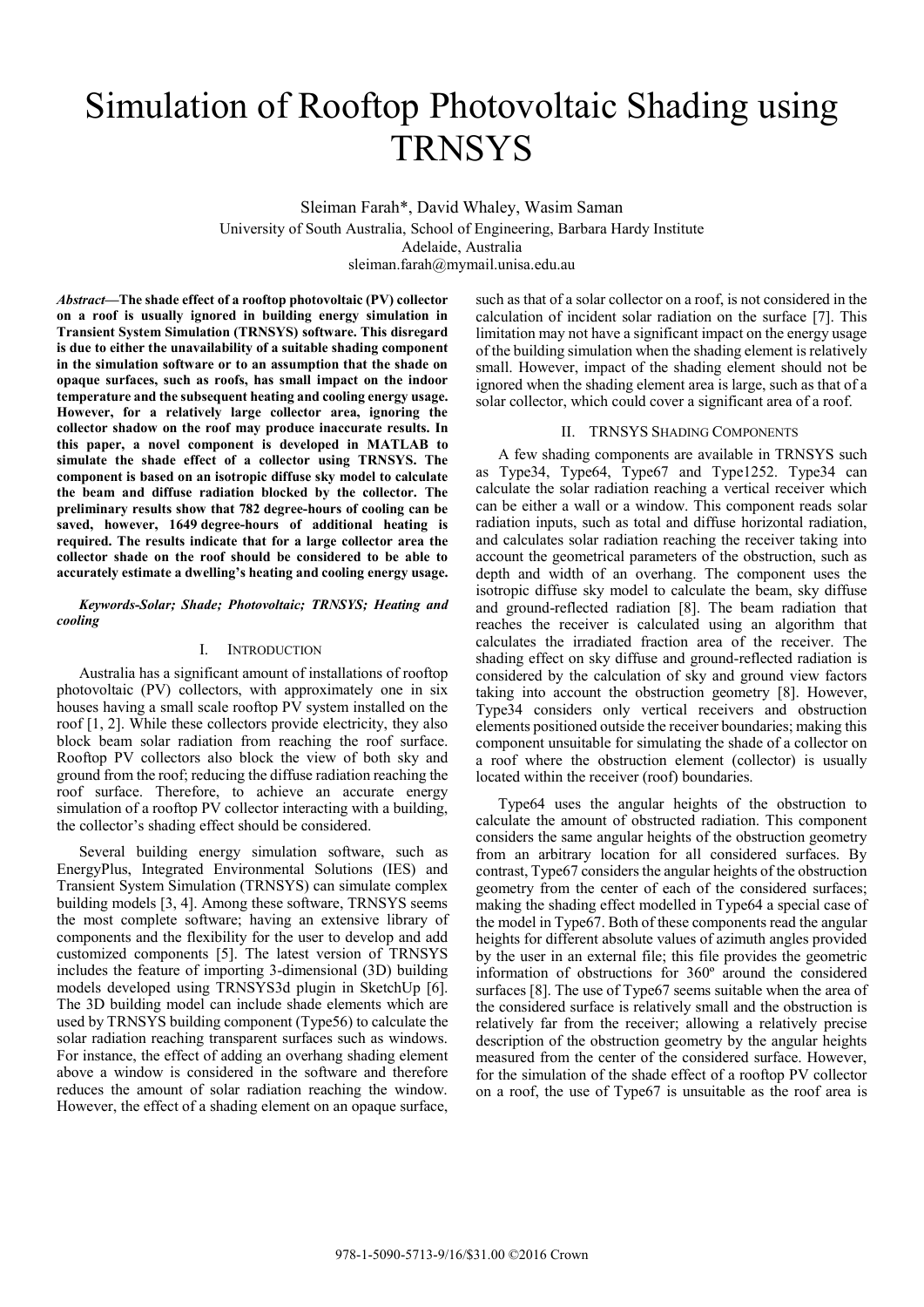usually large and the collector is close to the roof; making the representation of the collector by one angular height inaccurate.

Type1252 is used to calculate the beam radiation blocked by an obstruction near the considered surface. Similar to the previous components, Type1252 requires geometric parameters of the obstruction, such as the start and end angles of the obstruction [8]. The use of this component for modelling the shading of solar collector on the roof does not consider the diffuse radiation blocked by the collector. In addition, modelling the shading based on one start and one end angle of the obstruction may lead to significant errors, especially in the case of a large roof space.

This review reveals that the available shading components in TRNSYS cannot correctly simulate the shading effect of a rooftop PV collector. In addition, these components do not make use of the obstruction 3D data available in the SketchUp model. The use of these components requires additional input to describe the obstruction geometry and position which may lead to discrepancies with the SketchUp 3D model.

This paper therefore presents a method used to develop a TRNSYS component in MATLAB using Type155 to evaluate the shading effect of a rooftop PV collector on the heating and cooling energy usage. The developed component simulates the effect of the collector shade by considering beam and diffuse radiation blocked by the collector (prevented from reaching the roof). The developed component use the 3D data available in the SketchUp model; maintaining consistency between the TRNSYS model and the 3D model, and minimizing the number of inputs required to describe the geometry of both the collector and the roof.

#### III. METHODOLOGY

### *A. Collector Shading Component*

The calculation of solar radiation blocked by the collector and solar radiation reaching the roof is based on the isotropic diffuse sky model. This model considers that solar radiation consists of three elements: beam, sky diffuse and groundreflected radiation [9]. Each of these elements is treated separately by the developed component to calculate the solar radiation reaching the roof. Based on the isotropic diffuse sky model, and without the existence of an obstruction, such as the solar collector, the total solar radiation  $(I_T)$  reaching a tilted surface such as the roof can be represented by equation (1)

$$
I_T = I_{bT} + I_d V F_{sky} + I \rho_g V F_{gnd} \tag{1}
$$

where  $I_{bT}$ ,  $I_d$ ,  $VF_{sky}$ ,  $I$ ,  $\rho_g$ , and  $VF_{gnd}$  are the beam radiation on the inclined surface, the sky diffuse radiation on a horizontal surface, view factor from the roof to the sky, total radiation on a horizontal surface, ground reflectance, and view factor from the roof to the ground, respectively. Nevertheless, with the existence of a rooftop PV collector, equation (1) is modified as shown in equation (2) to account for the radiation blocked by the collector<br>  $I_{T, O} = I_{bT}f + I_dVF_{\text{sty}, O} + I\rho_gVF_{\text{grad}, O}$  (2)

$$
I_{T,O} = I_{bT}f + I_d V F_{sky,O} + I \rho_g V F_{gnd,O}
$$
 (2)

where  $I_{T,0}$ ,  $f$ ,  $V_{T_{sky,0}}$ , and  $V_{T_{gnd,0}}$  are the total radiation on the inclined surface, the irradiated fraction of the surface area, the

view factor from the roof to the sky, and view factor from the roof to the ground, respectively. To calculate  $I_{T,0}$ , the variables

*f*,  $VF_{sky,O}$ , and  $VF_{grad,O}$  should be calculated. The remaining variables in equation (2) are available from the weather file (TMY2) data.

#### *1) Irradiated fraction*

The fraction of the irradiated roof is calculated based on tracking the sun location and the 3D position of both the roof and the collector. The position of the sun is tracked by both the azimuth and zenith angles available from the weather data file, while the 3D position of the roof and the collector are obtained from the 3D model developed in SketchUp. The exact positions of the roof and collector vertices are obtained by calling a function developed in MATLAB. This function uses the strict format of the 3D model file to identify the 3D coordinates of the required vertices. Based on the sun location at a specific time, another function developed in MATLAB calculates the projection of the collector shadow on the plane containing the roof and then calculates the intersection area between the shadow and the roof. Considering the intersection area in the calculation of  $f$  is necessary as a part of the collector shadow may fall outside the roof. The value of  $f$  is obtained as the ratio of the unshaded area to the total area of the roof. The  $f$  value is necessary for the calculation of the beam radiation reaching the roof while the calculation of the isotropic sky and ground radiation requires the calculation of sky and ground view factors.

#### *2) View factors*

The calculation of sky and ground view factors from the roof without the existence of an obstruction is given in equation (3) and equation (4) respectively [9].

$$
VF_{\text{sky}} = \frac{(1 + \cos \beta)}{2} \tag{3}
$$

$$
VF_{\rm gnd} = \frac{(1 - \cos \beta)}{2} \tag{4}
$$

where  $\beta$  is the slope of the roof relative to the horizontal. However, the existence of an obstruction can reduce the view of both the sky and ground from the roof, which requires modifying equation (3) and equation (4) as shown in equation (5) and equation  $(6)$ 

$$
VF_{sky} = \frac{(1 + \cos \beta)}{2} - VF_{sky,o}
$$
 (5)

$$
VF_{\rm gnd} = \frac{(1 - \cos \beta)}{2} - VF_{\rm gnd,o} \tag{6}
$$

where  $V_{F_{\text{sky},o}}$  and  $V_{F_{\text{gnd},o}}$  are the view factors of the sky and ground from the roof blocked by the collector, respectively. The calculation of  $V\!F_{\text{sky},O}$  and  $V\!F_{\text{gnd},O}$  considers that the same part of the obstruction may be blocking either the sky or the ground view depending on the considered location on the roof. As can be seen in Figure 1. for the same part of the collector, part C, the collector blocks the ground view for location A and the sky view for location B. Similarly, two different parts of the collector can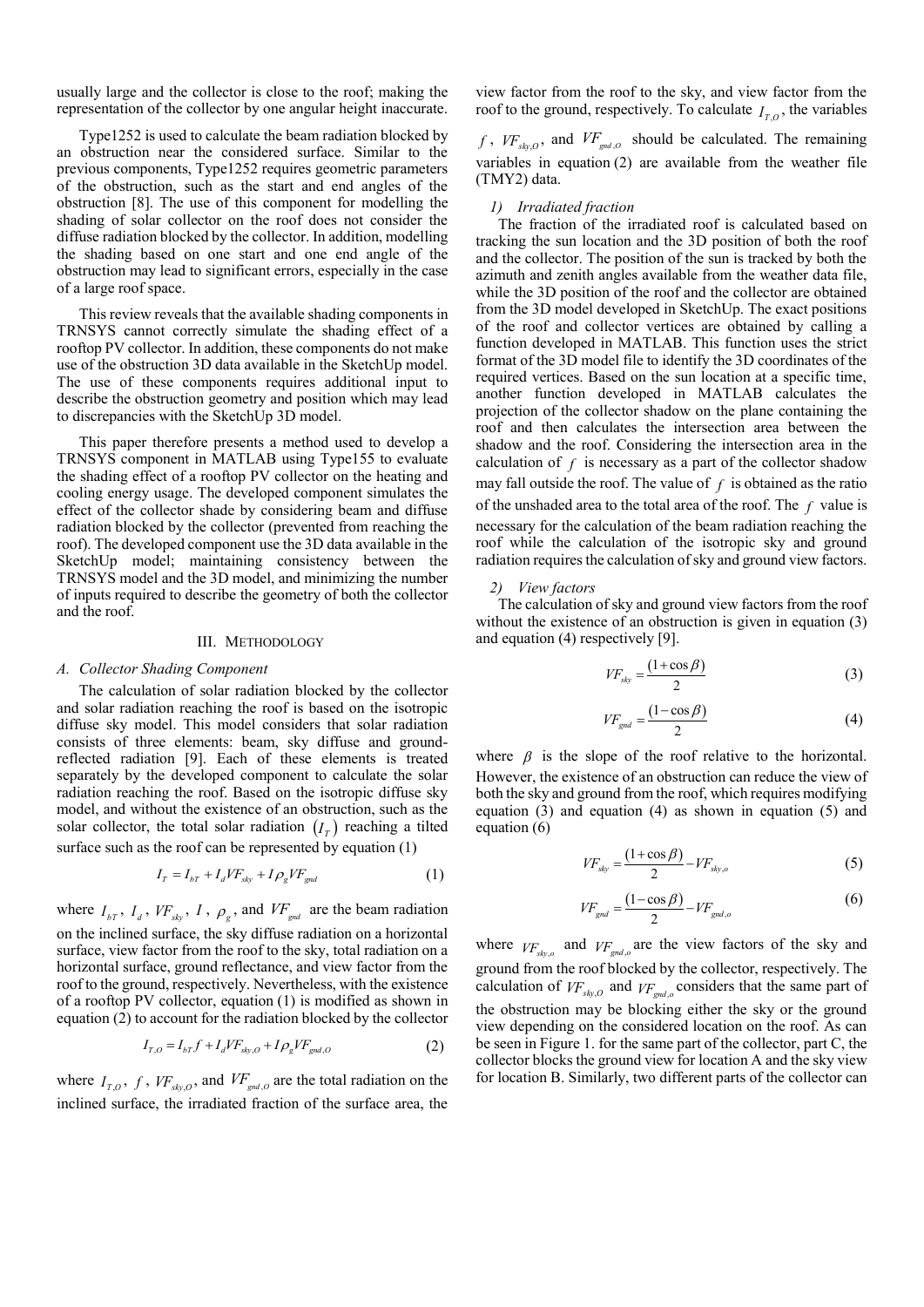block either the sky or the ground view from the same location on the roof.



Figure 1. Ground and Sky Views Blocked by the Collector.

Therefore, to account for this dual blockage of sky and ground view, both the collector and the roof have been subdivided into small triangles. The subdivision is achieved by using MATLAB meshing function distmesh2d which uses Delaunay triangulation to provide a well-shaped mesh [10, 11]. The meshing allows identifying whether a considered part of the collector mesh is blocking either the sky or the ground view from the considered part of the roof mesh depending on the relative height position of collector part and the roof parts. When the centroid of the considered part of the collector mesh is lower than the centroid of the considered part of the roof mesh, this part of the collector is considered to be blocking the ground view from that part of the roof, otherwise, this part of the collector is considered to be blocking the sky view.

## *B. Component integration into TRNSYS*

The integration of the developed component into TRNSYS is based on TRNSYS capability of calling MATLAB using Type155. The developed component requires seven inputs, i.e. the solar zenith angle, solar azimuth angle, beam radiation on the inclined surface (roof), sky diffuse radiation on a horizontal surface, total radiation on a horizontal surface, incidence angle of beam radiation and ground reflectance. These inputs, which are similar to the inputs of Type34, provide the necessary information to calculate the parameters of the isotropic diffuse sky model.

In addition, the component reads an external text file which contains the file name of the 3D SketchUp model, as well as the alphanumeric values of the surfaces representing the collector and the roof. The alphanumeric values can be found in Object Info window in the 3D SketchUp model. This information allows the component to access the 3D SketchUp file and extract the coordinates of the collector and roof vertices.

The component provides three outputs namely, total and beam radiation on the roof, as well as the incidence angle of beam radiation on the roof. The connection of these outputs to the building model requires adding a new orientation in Type56. The new orientation replaces the default orientation of the roof, and the radiation calculation of the new orientation is set to be calculated by an external component; allowing the outputs of the developed component to be connected to Type56.

## *C. TRNSYS Model*

To simulate the shading effect of the collector, two simple rooms are modelled in SketchUp and imported into TRNSYS. The two rooms have exactly the same size, orientation and construction material. The only difference between the two rooms is the inclusion of a solar collector on one of the roofs. The solar collector is added as a shading component into the SketchUp model as can be seen in the perspective view in Figure 2. The dimensions of the room and PV collector are shown in the front and side view in Figure 3.



Figure 2. Perspective View of the Modelled Room with Collector.



Figure 3. Schematic Front and Side Views of the Room with Collector.

The model developed in TRNSYS considers the weather file of the city of Adelaide, South Australia; latitude of approximately 35°S. The weather file provides the necessary data of ambient conditions and solar radiation required to calculate the indoor dry-bulb temperature.

In addition to ambient conditions, the indoor dry-bulb temperature depends on the room envelope properties. In this study, the room envelope properties, summarized in TABLE I. , are the default properties generated by TRNSYS. The model does not consider any internal heat gain, such as heat gain from occupants, lighting or other appliances.

TABLE I. ENVELOPE THERMAL PROPERTIES

|                       | <b>Thermal Resistance</b><br>(°C/W | Solar<br>Absorptance | Emissivity |
|-----------------------|------------------------------------|----------------------|------------|
| <b>External Walls</b> |                                    | 0.6                  | 09         |
| Ground Floor          | 25.6                               | 0.6                  | 0 9        |
| Roof                  |                                    | ) 6                  | በ ዓ        |

#### IV. RESULTS AND DISCUSSION

The simulation results show that the monthly average of indoor dry-bulb temperature reduction is approximately 0.2 ºC– 0.4 ºC as shown in Figure 4. The temperature reduction is higher in summer, such as in January and February, which can be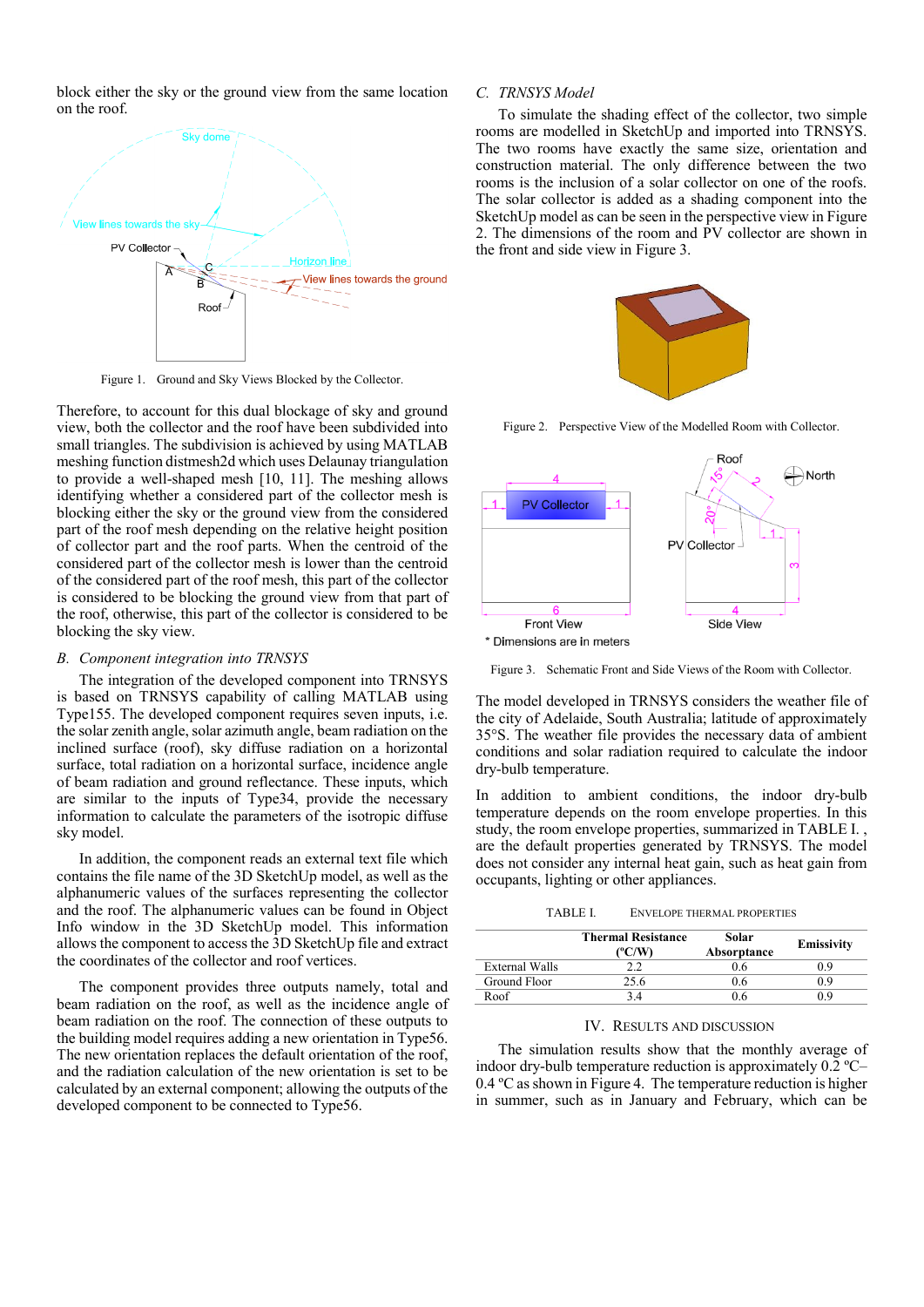beneficial for reducing the cooling demand. In contrast, during winter periods, e.g. May–July, the temperature reduction can increase the required heating load. This result suggests that although the temperature reduction is relatively small in winter, the collector shade has a noticeable effect on both heating and cooling demand. However, not every temperature reduction in summer contributes to reducing the cooling energy usage.



Figure 4. Monthly Average Temperature Difference.

To further investigate the collector shading effect, a heating setpoint of 20 ºC and a cooling setpoint of 22.5 ºC are considered for any time of the day. The selected setpoint temperatures for heating and cooling correspond to the setpoint temperatures adopted for living spaces in the Nationwide House Energy Rating Scheme [12]. The setpoints allow identifying whether a temperature reduction increases heating or reduces cooling energy usage. The temperature reduction for an indoor temperature between the two setpoints is considered to have no effect on heating and cooling demand. Based on these setpoints, the results shown in Figure 5. reveal that the reduction in temperature increases the heating energy usage by a larger amount than the reduction of cooling energy usage, i.e. an increase in the overall heating and cooling energy usage, when the collector shading is considered. The results reveal that 358 degree-hours have no effect on heating and cooling demand, while 1649 degree-hours of additional heating is required. The cooling reduction is 782 degree-hours; almost half of the additional degree-hours required for heating.



Figure 5. Collector Shade Effect on Heating and Cooling Energy Usage.

The results indicate that both heating and cooling demand are affected by the collector shading, with the effect on additional heating being more significant than the cooling reduction. However, this result can be influenced by other factors which have not yet been considered in this preliminary modelling. Some of these factors are the internal heat gains from occupants, lighting and other appliances, as well as the existence of windows on the building envelope. These factors are likely to increase the indoor temperature; therefore increasing the cooling degree-hours and reducing the heating degree-hours simultaneously. This likely change of cooling and heating degree-hours indicates that the collector shading should be considered for both heating and cooling energy simulation of buildings.

#### V. SUMMARY AND CONCLUSIONS

This study presented a modelling component able to overcome a limitation in Transient System Simulation (TRNSYS) software of simulating the shade effect of a rooftop photovoltaic (PV) collector. The component uses the isotropic diffuse sky model to calculate beam, sky diffuse and groundreflected radiation reaching the roof taking into account the obstruction of the PV collector. The component was developed in MATLAB and added into a building model developed in TRNSYS to investigate the collector shading effect on indoor temperature and heating and cooling requirements. The results indicate that the collector shading can have a significant effect on increasing the heating requirement, which may exceed the benefits on reducing cooling requirement.

The research presented in this paper shows the capability of the developed component in simulating the collector shade effect on a single roof surface.

## VI. LIMITATIONS AND FUTURE WORK

Further research is required to address some of the limitations of this study, such as the interaction of collector shade with a single roof surface and the simple building model used to demonstrate the capability of the developed component and shading effect. Work is underway to address these limitations as well as exploring the collector shade effect on heating and cooling energy usage for different roof absorptivity, different roof angles and room orientations.

#### ACKNOWLEDGMENT

The authors would like to acknowledge the financial support from the Australian Commonwealth Government and the Cooperative Research Centre for Low Carbon Living.

#### **REFERENCES**

- [1] G. Parkinson. (2016, 10/09/2016). Australia 5th in world in small scale rooftop solar  $PV$  in 2015. Available: rooftop solar PV in 2015. Available: http://reneweconomy.com.au/2016/australia-5th-in-world-in-small-scalerooftop-solar-pv-in-2015-2015
- [2] Anna Bruce, Iain MacGill, and K. Catchpole. (2016, 05/09/2016). FactCheck Q&A: is Australia the world leader in household solar power? . Available: http://theconversation.com/factcheck-qanda-is-australia-theworld-leader-in-household-solar-power-56670
- [3] U.S. Department of Energy. (2015, 01/09/2016). EnergyPlus Energy Simulation http://apps1.eere.energy.gov/buildings/energyplus/